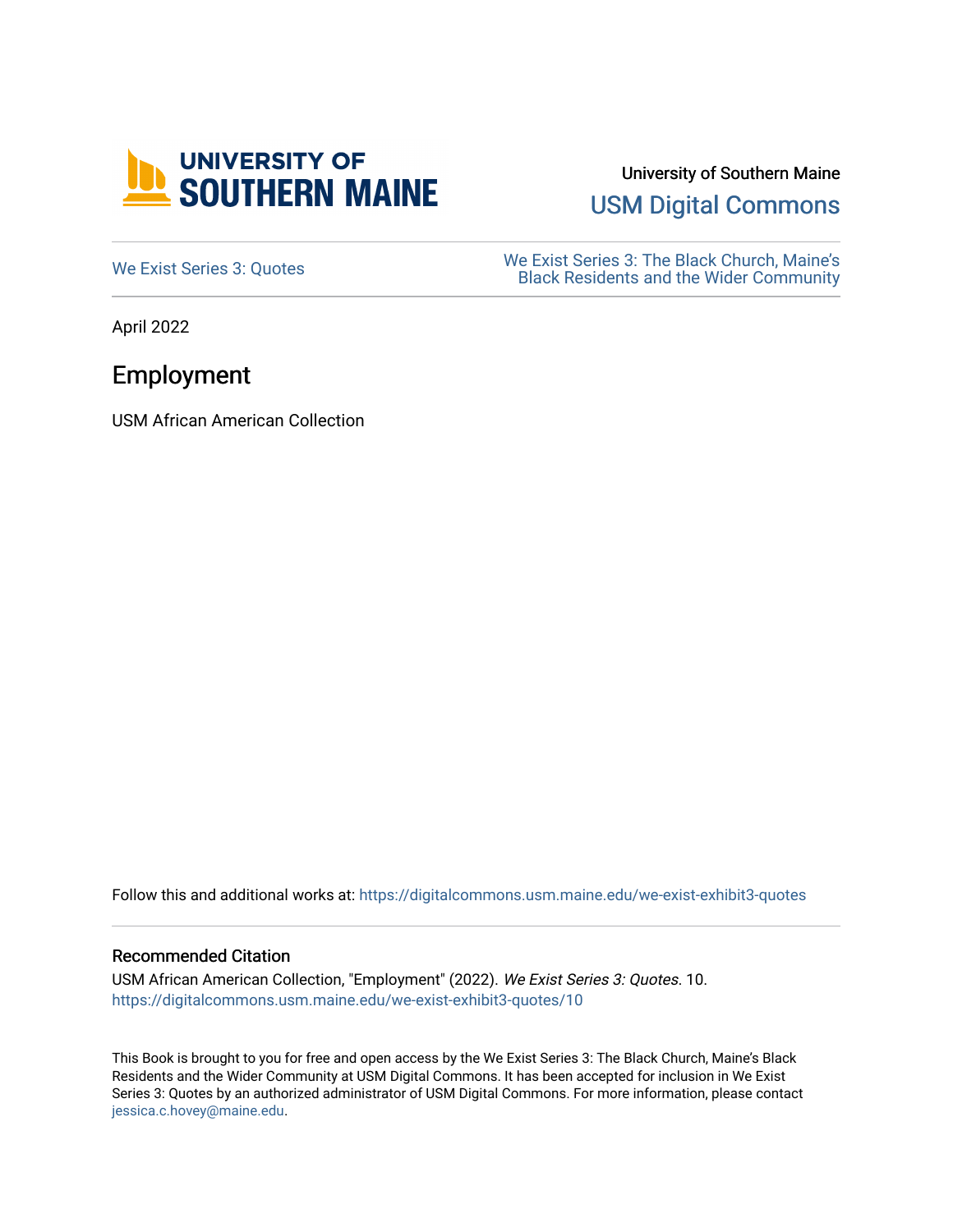## **Employment**